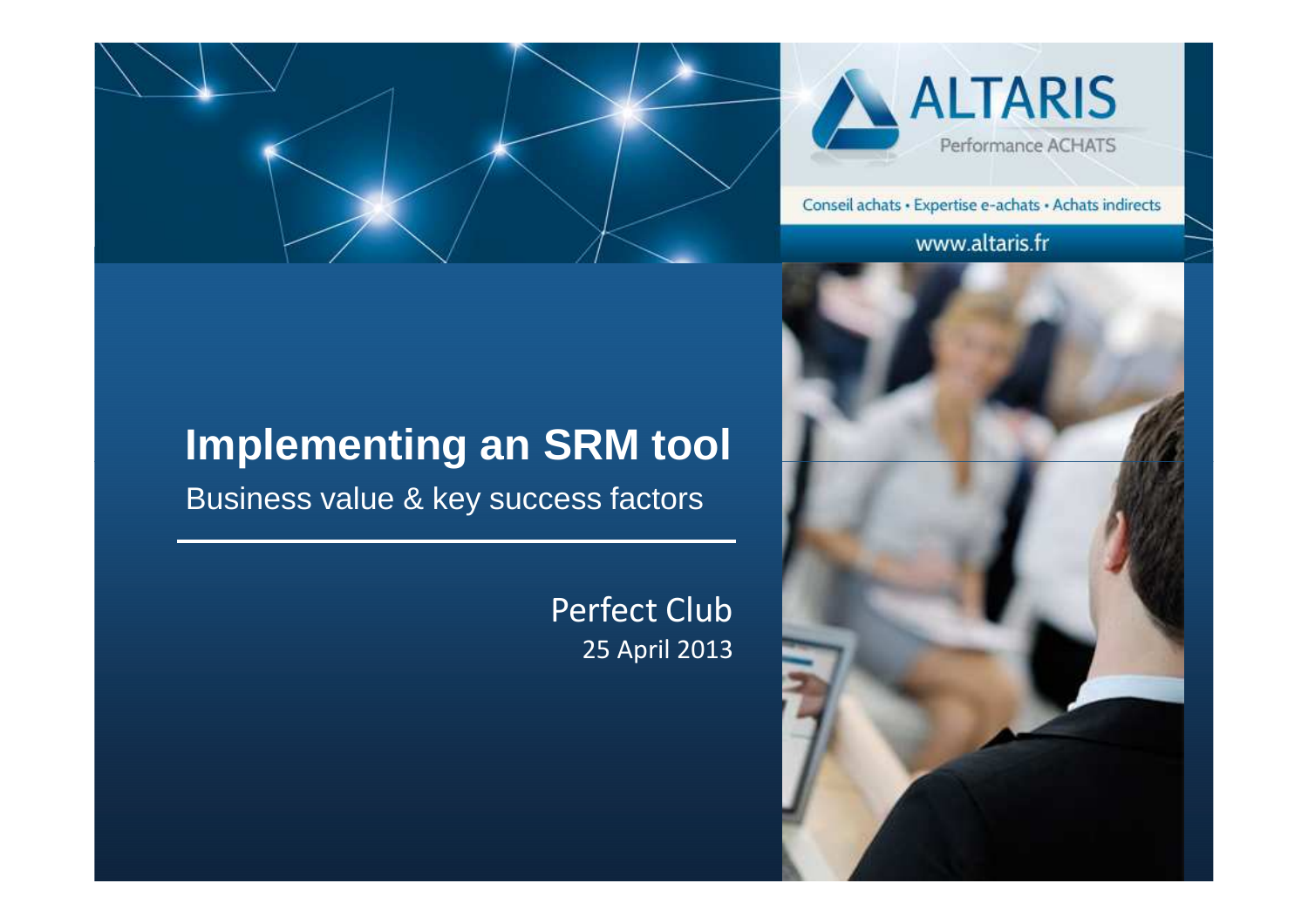## The functional Purchasing Information System loop

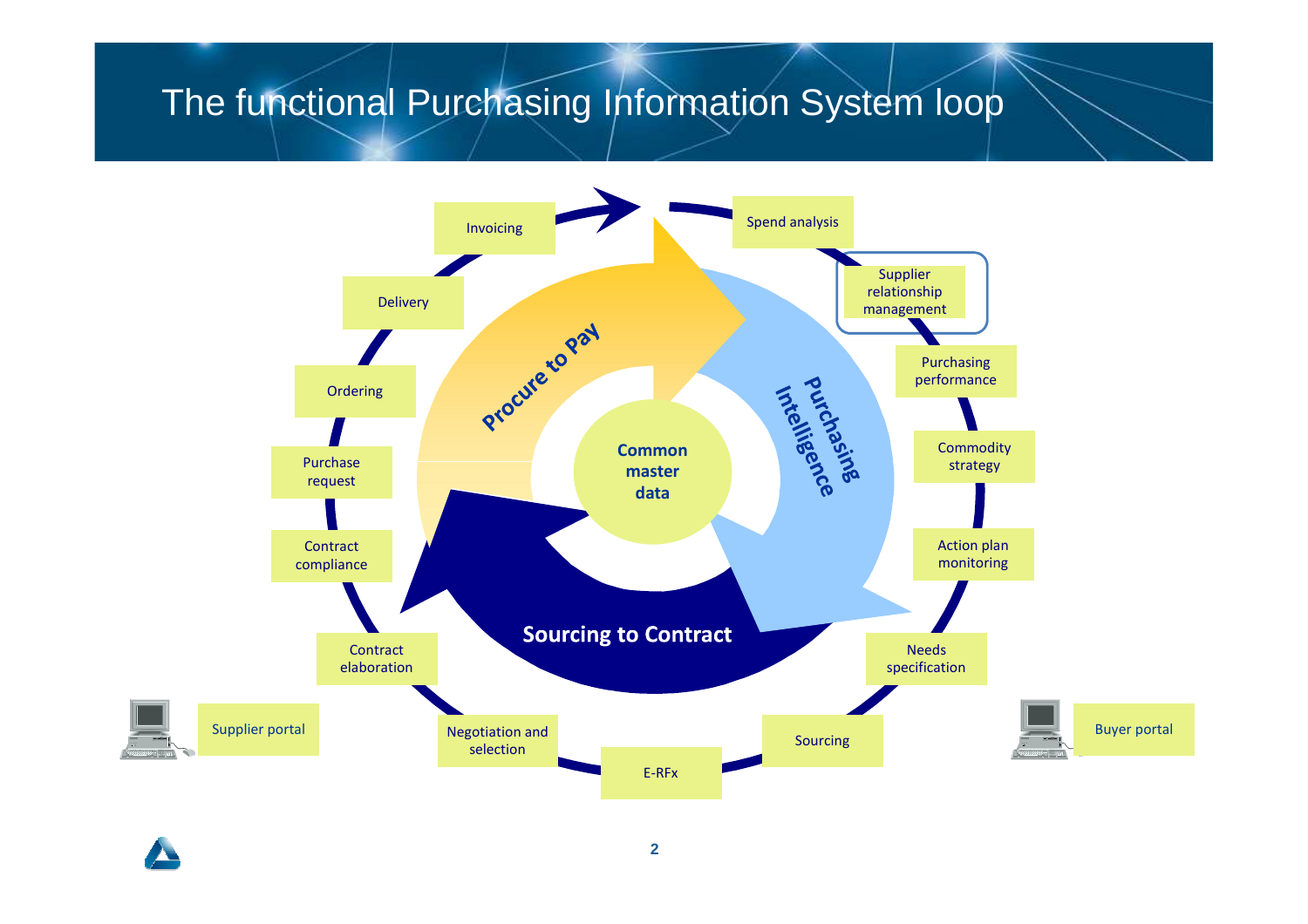### What stands for Supplier Relationship Management ?



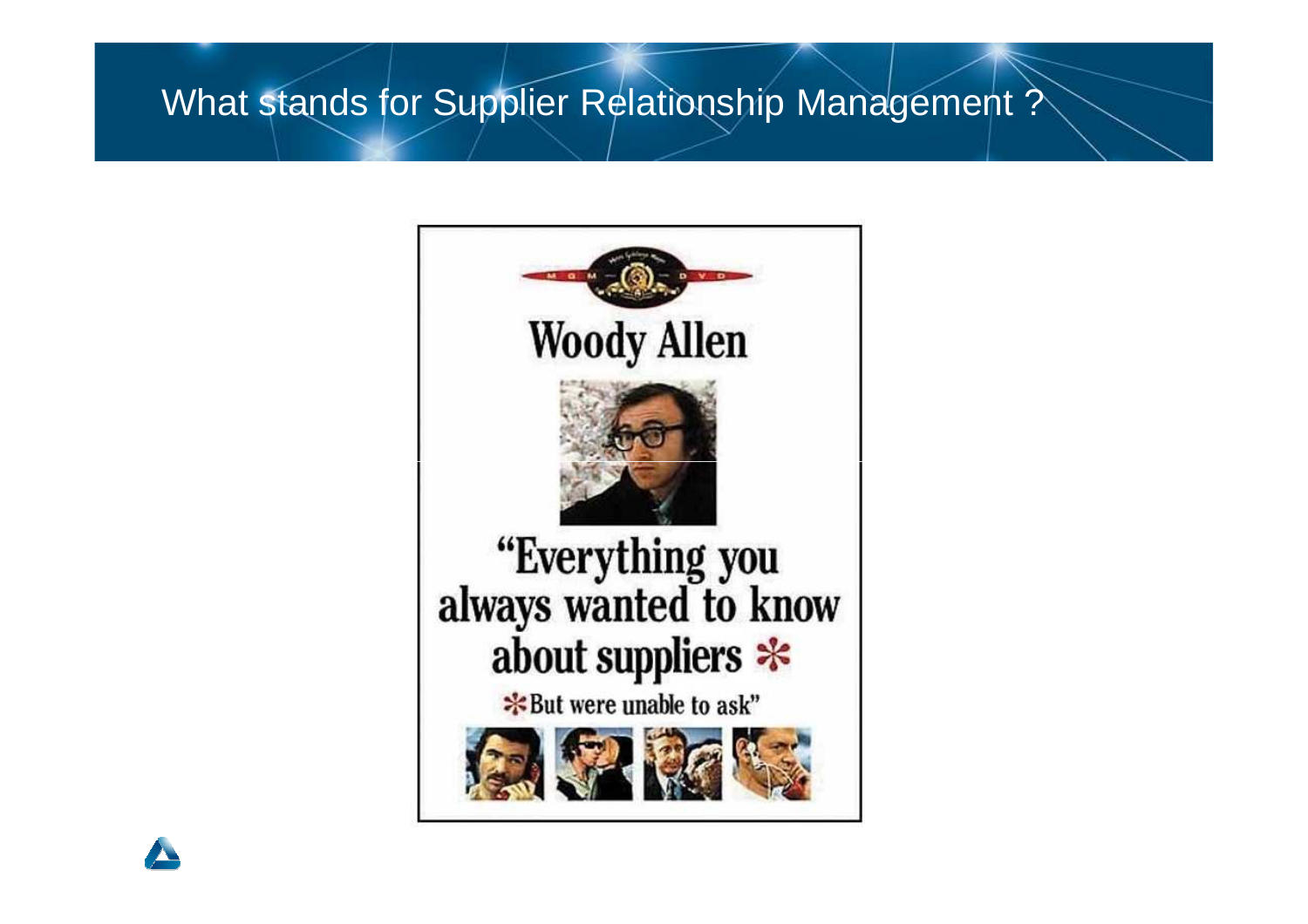## Which business value for SRM tools ?

- **SRM tools implementation facilitate the creation of a shared & common data base within the company**
	- **SRM = Supplier knowledge management tool**
	- –**But not only …**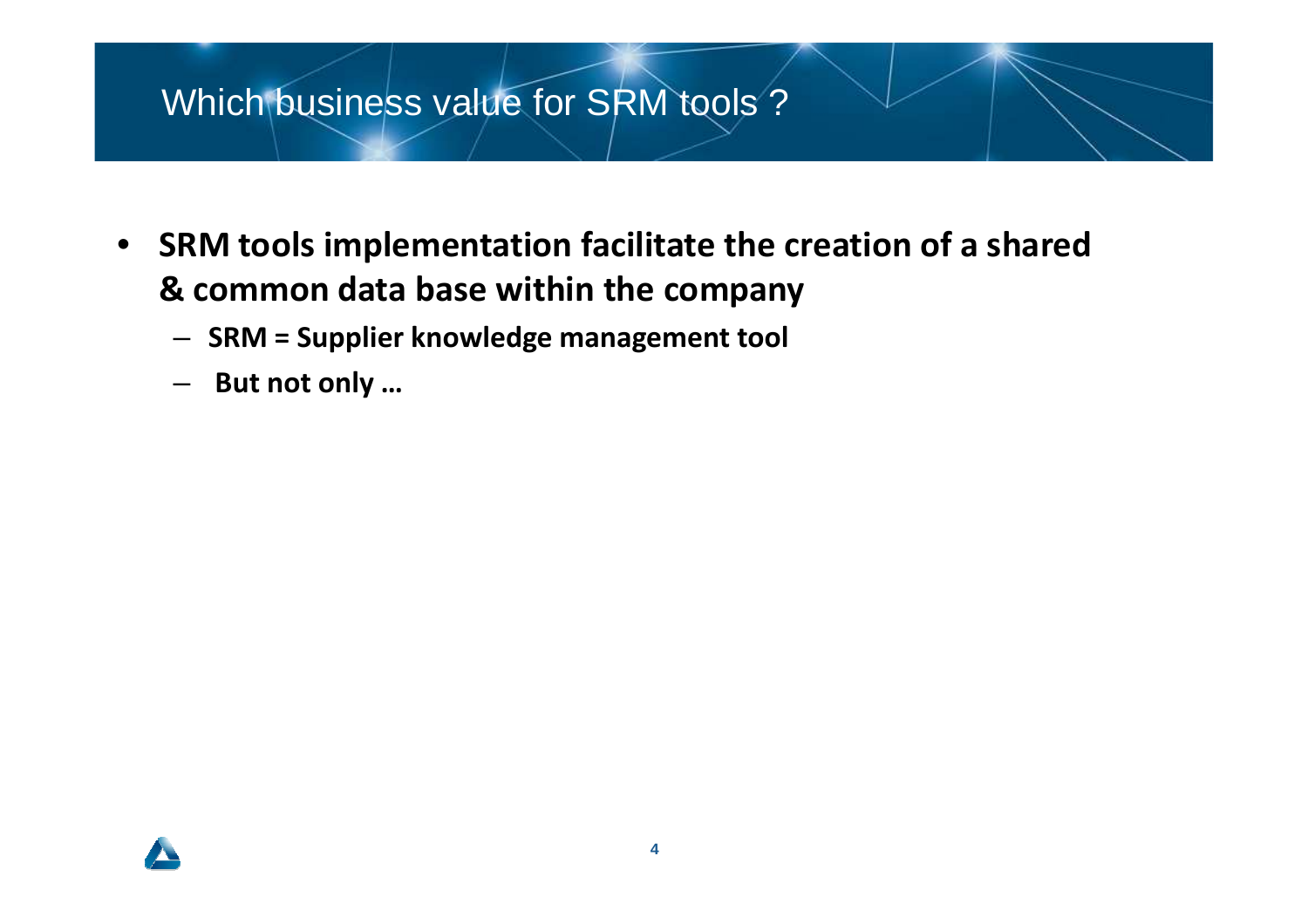# Four key stakes to implement an SRM tool

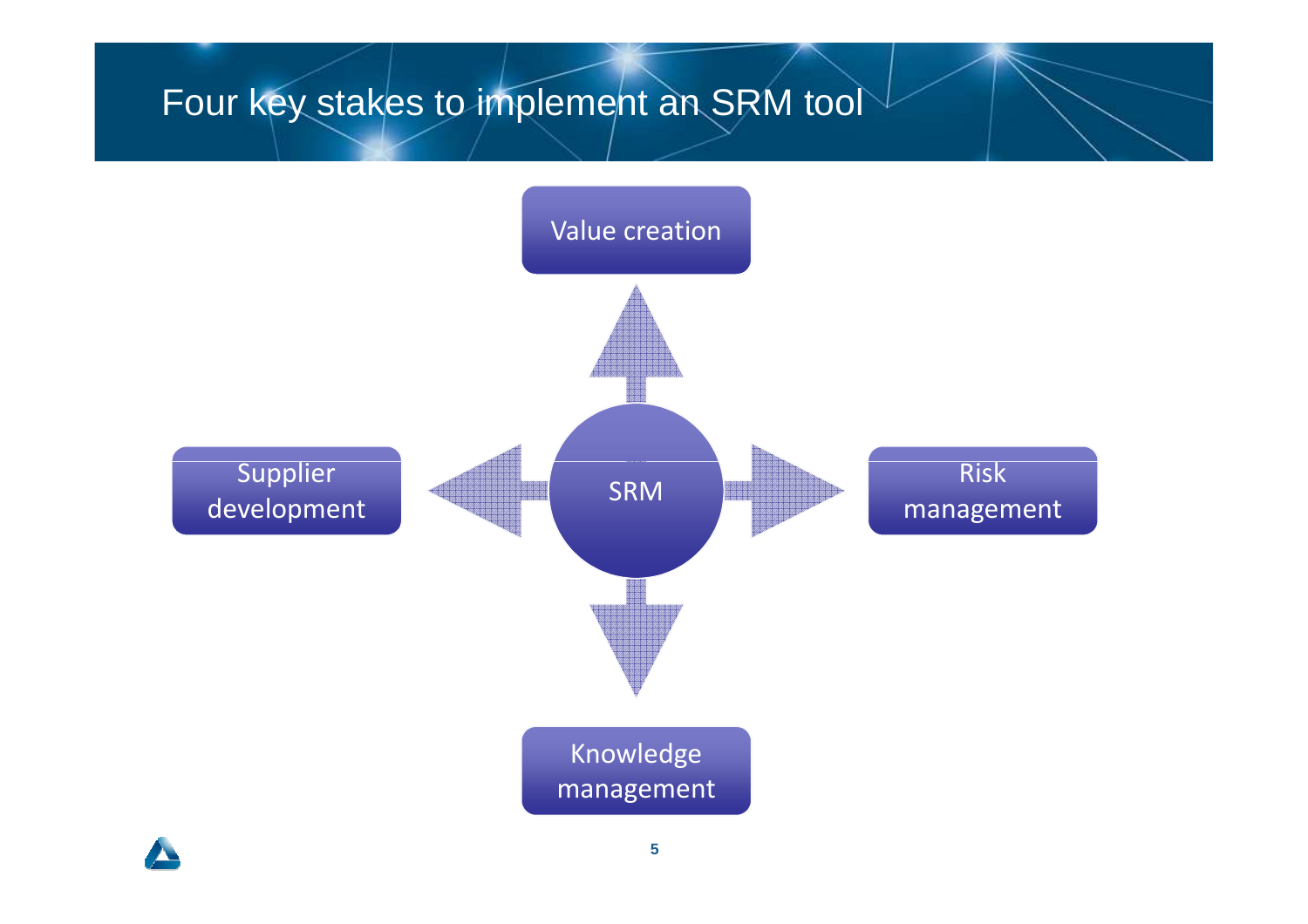### At first SRM is not a tool but a process

 $\bullet$  **SRM tools are enablers to dissiminate within the purchasing organization – and moreover within the company- the best practices related to the management of key suppliers**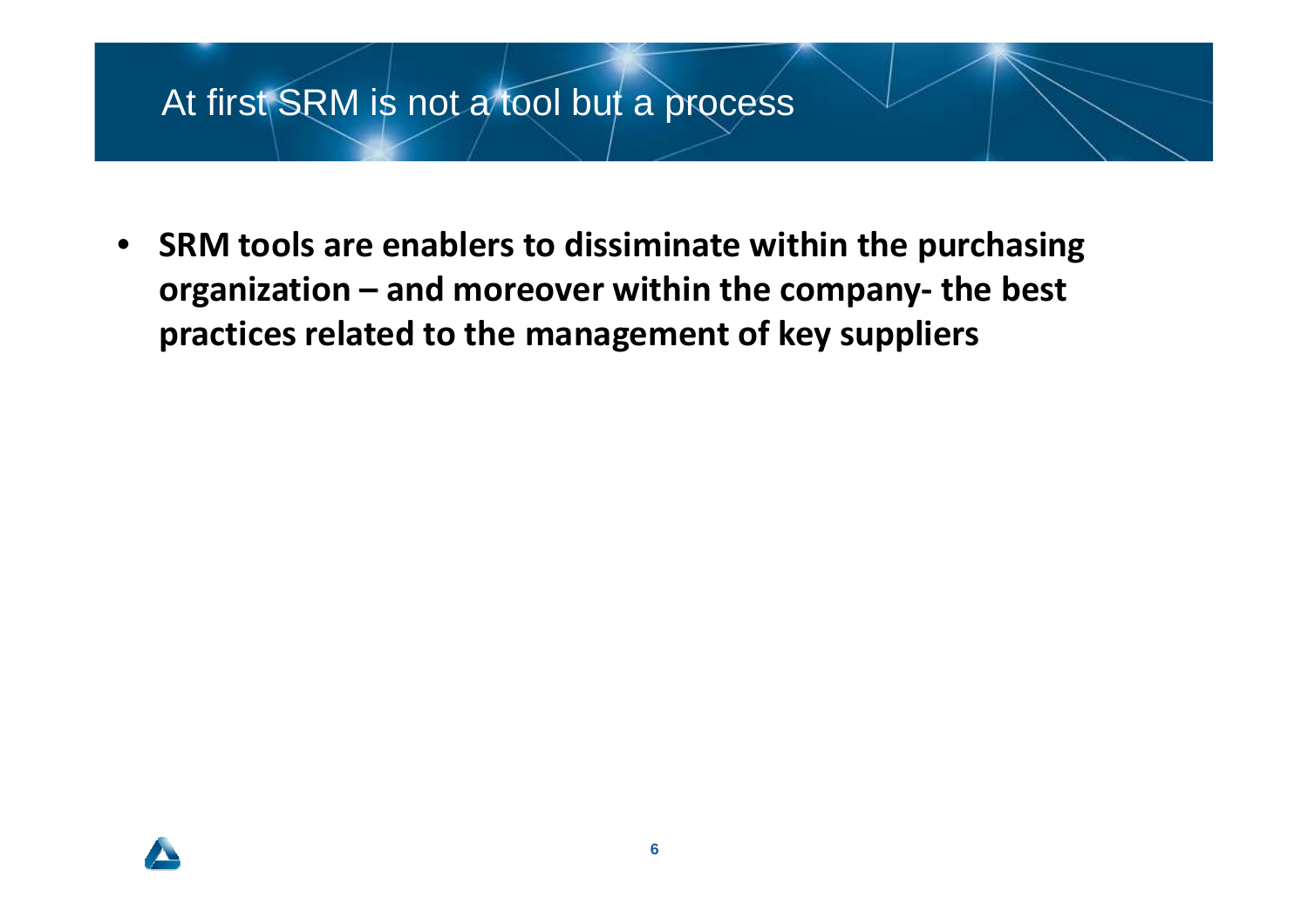#### The supplier lifecycle management process Supplier Risk managementStrategic Supplier Relationship managementSupplier Portfolio Procurement DashboardCategory managementNeeds to sourceNew Supplier prospectCustomer example*Prearly Prearly Analysis management* Supplier Information lifecycle managementSupplier delisting managementSupplier Performance management **Active Suppliers management**Supplier referencingSupplier PortfolioSupplier request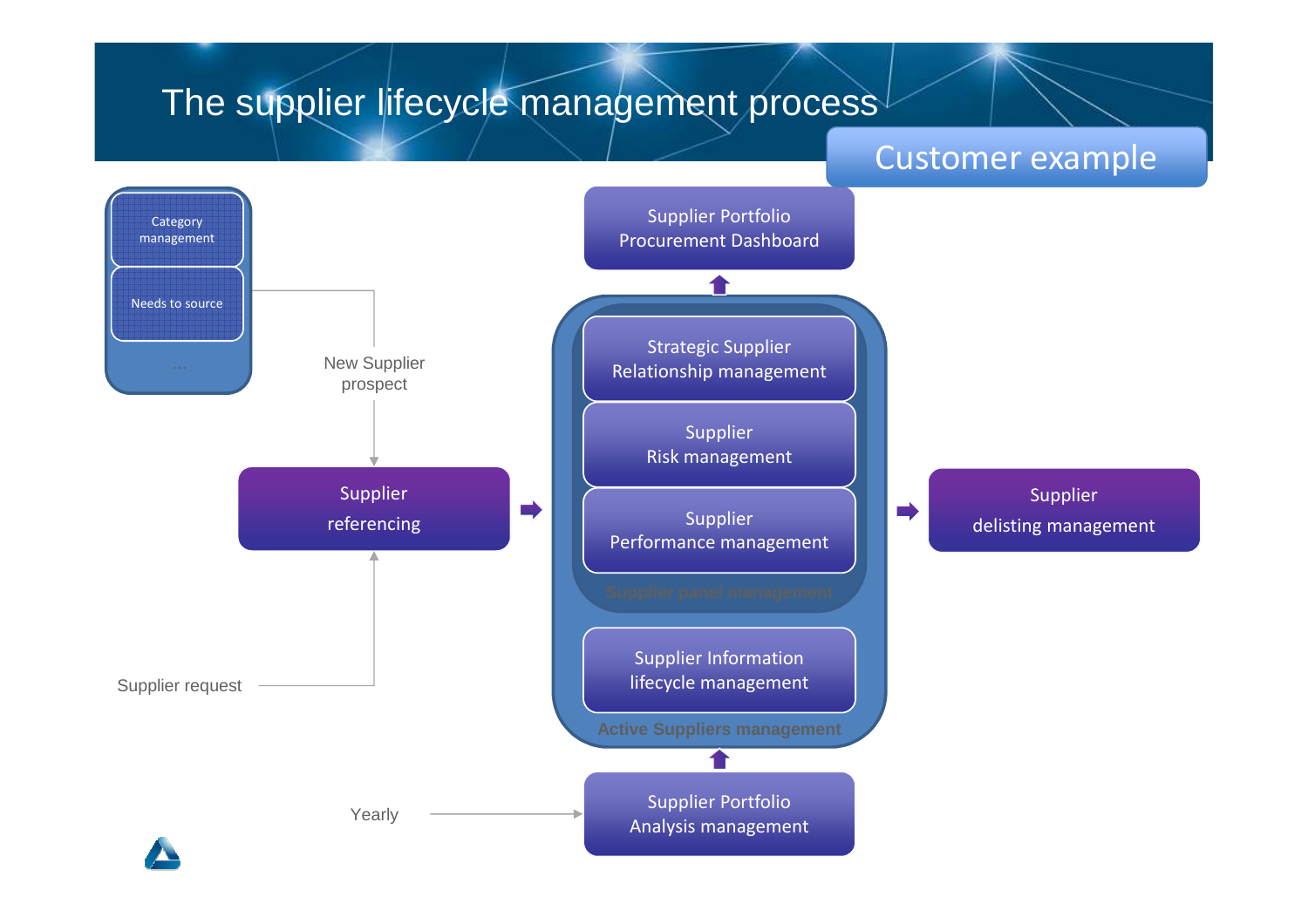## The deployment of SRM is not a quiet journey

- $\bullet$ **First it requires a good level of purchasing maturity**
- $\bullet$  **The issues are :** 
	- **How many suppliers are concerned ?**
	- **Who will do the job ? Update of information & data**
	- **Who will facilitate the process ?**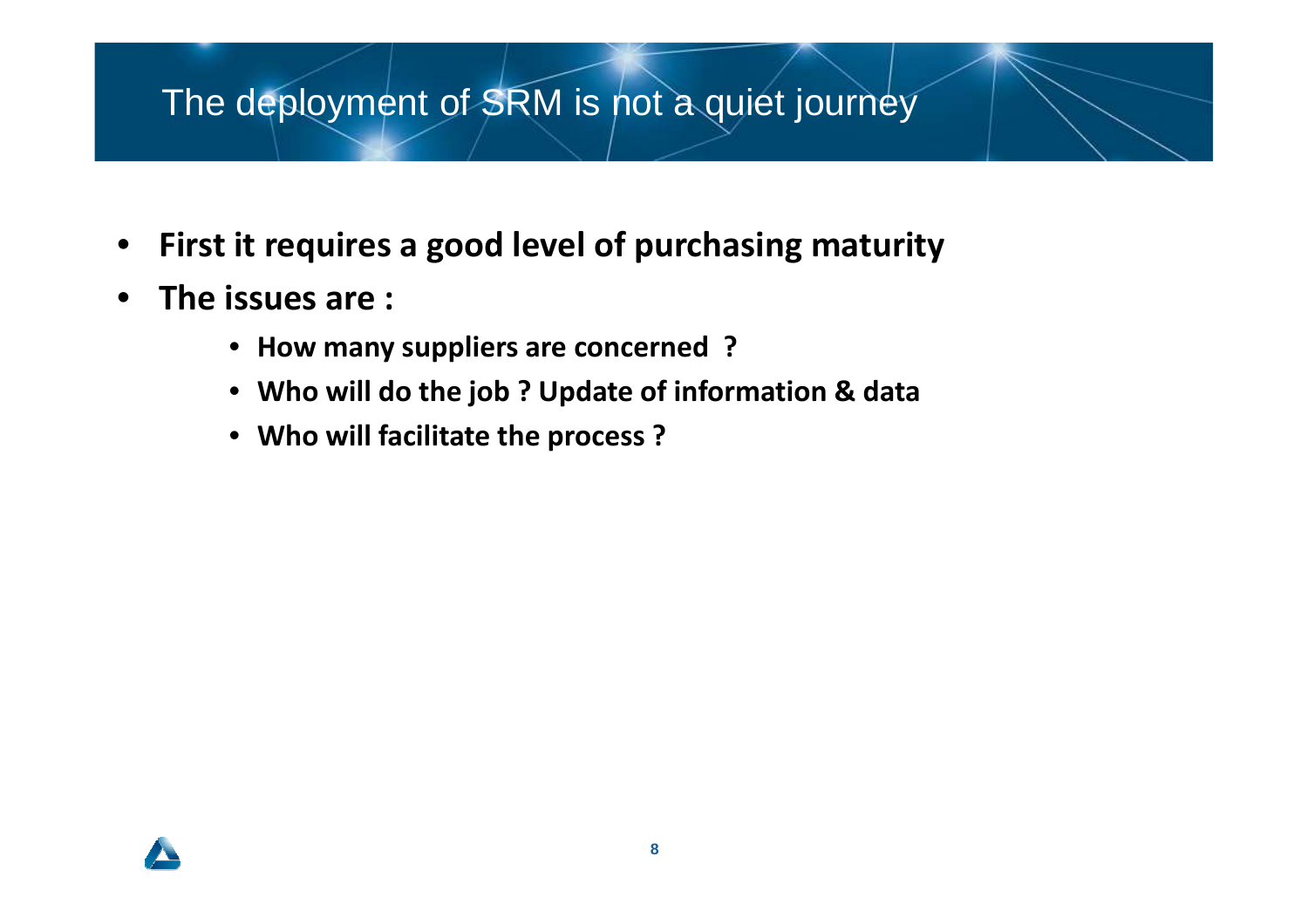# Suppliers categorization is a key pointSuppliers categories need appropriate SRM approaches

#### Customer example



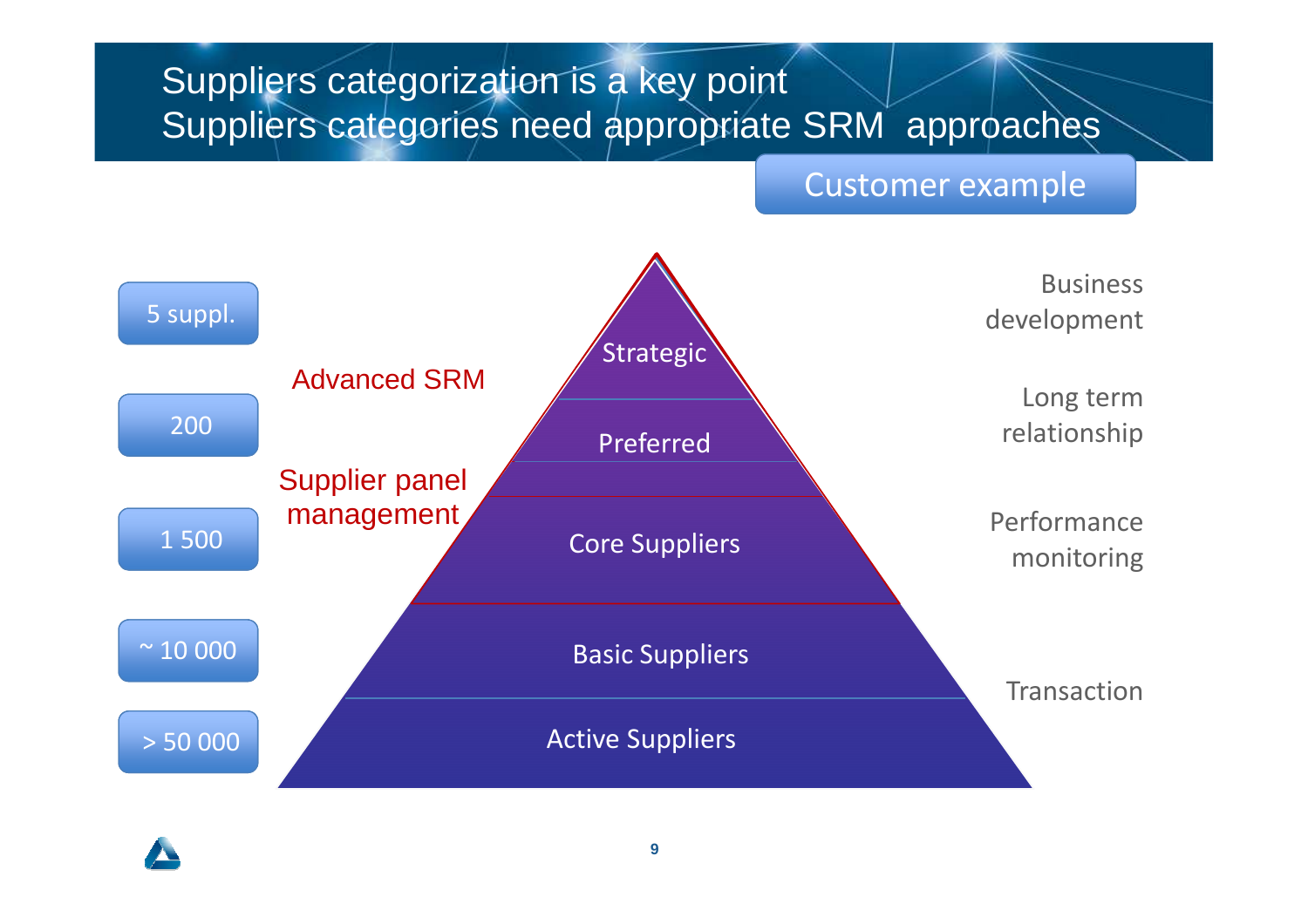## Objectives and value proposition for SRM

### Customer example

#### SRM pursues 4 main objectives

- •Managing supplier in smart way to maximize benefits
- •Build a consolidated and shared view of suppliers to mitigate risk at Group level
- •Implementing optimization action plans and monitor results
- •Defining and sharing roles and responsibilities across the Procurement organization

#### SRM target will contribute to foster Procurement Performance through

- •Better efficiency in supplier management processes
- •Strong risk mitigation processes and tools
- $\bullet$ Reinforced procurement management capabilities

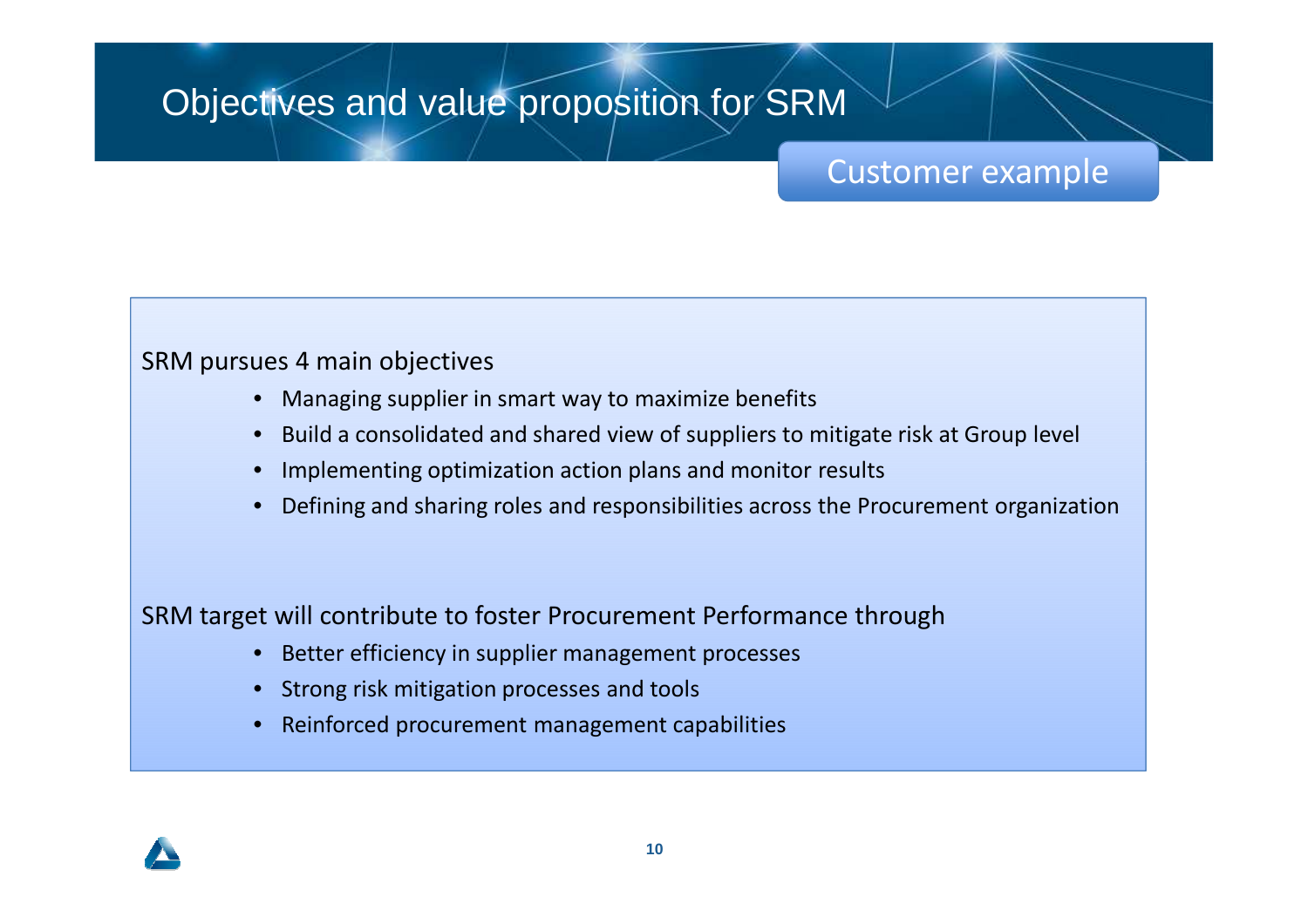## SRM would better stands for Supplier Risk Management

### Customer example

- **o** Logistic
- **o** Quality
- $\bullet$ Financial
- $\bullet$ Environment and Safety
- **o** Human Resources
- **o** Geographical, Political, Ethic
- **o** Manufacturing Capability
- **o** Sub tier chain control
- **o** Safety classification
- **o** Special Process Involvement
- **o** Design Complexity
- $\bullet$ Manufacturing Complexity
- $\bullet$ Organization / Structure
- o Legal (IP)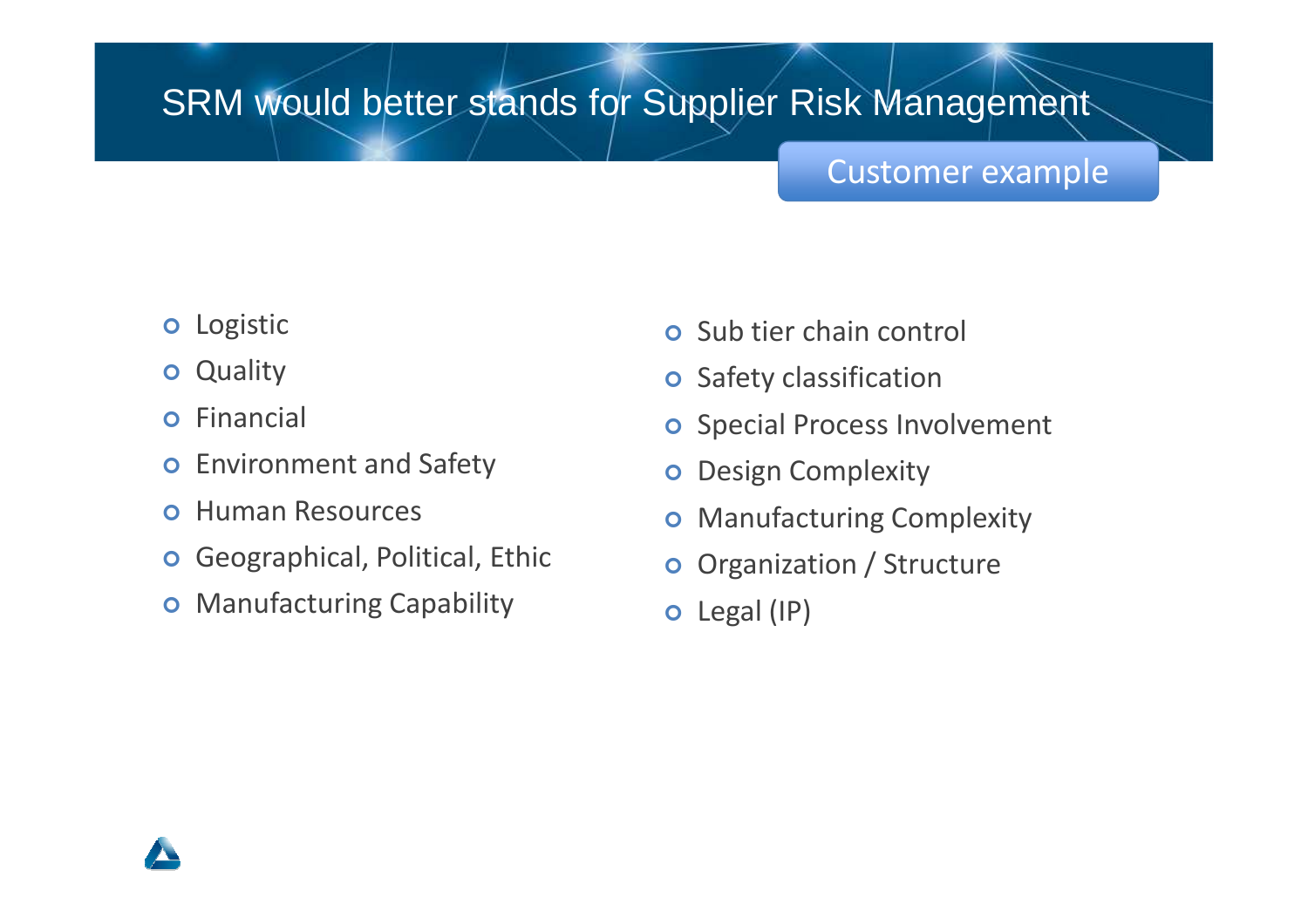### Going one step forward with Supplier Asset Management

- $\bullet$  **A consistent Suppliers database is an asset for the enterprise as part of the immaterial assets (so called goodwill)**
- • **Extra financial ratio are commonly used now to evaluate companies on criteria such as :**
	- **Sustainable Development level of maturity – with a high focus on suppliers**
	- **Immaterial assets extended to customers base & suppliers long term relationships**
	- **See : http://www.observatoire-immateriel.com/**

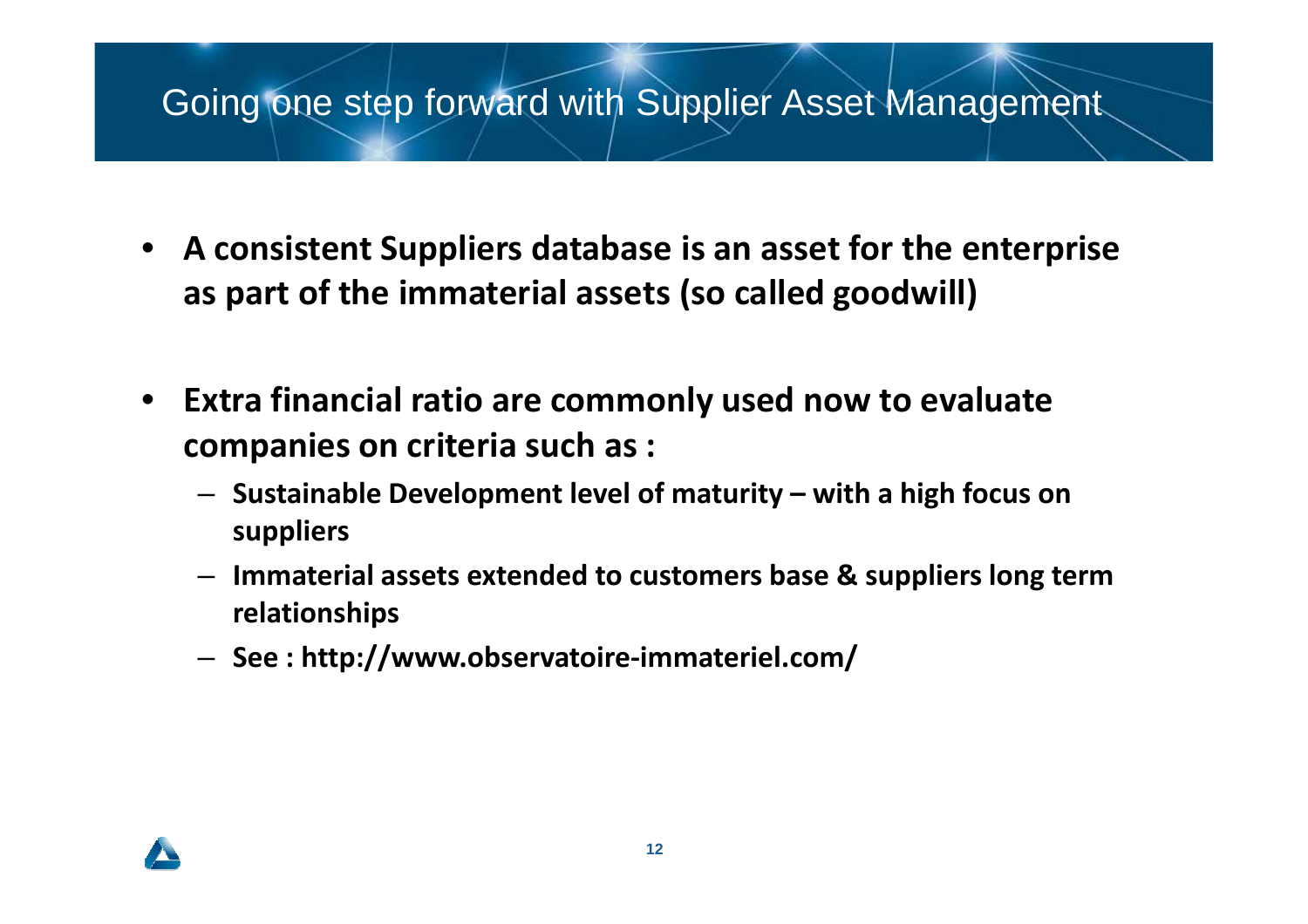### SRM & ROI : the big issue

- • **Master data management : enhance the quality of data : identify current workload and impact of an improved process with a better productivity**
- • **Risk management : potentially high financial losses (supplier dependancy, reputation of the company,…) versus which gains ?**
- • **Knowledge management : supplier button = quick access to a reliable information with facts and figures on a past period : which gains ?**
- •**Goodwill impact : potentially high value ?**